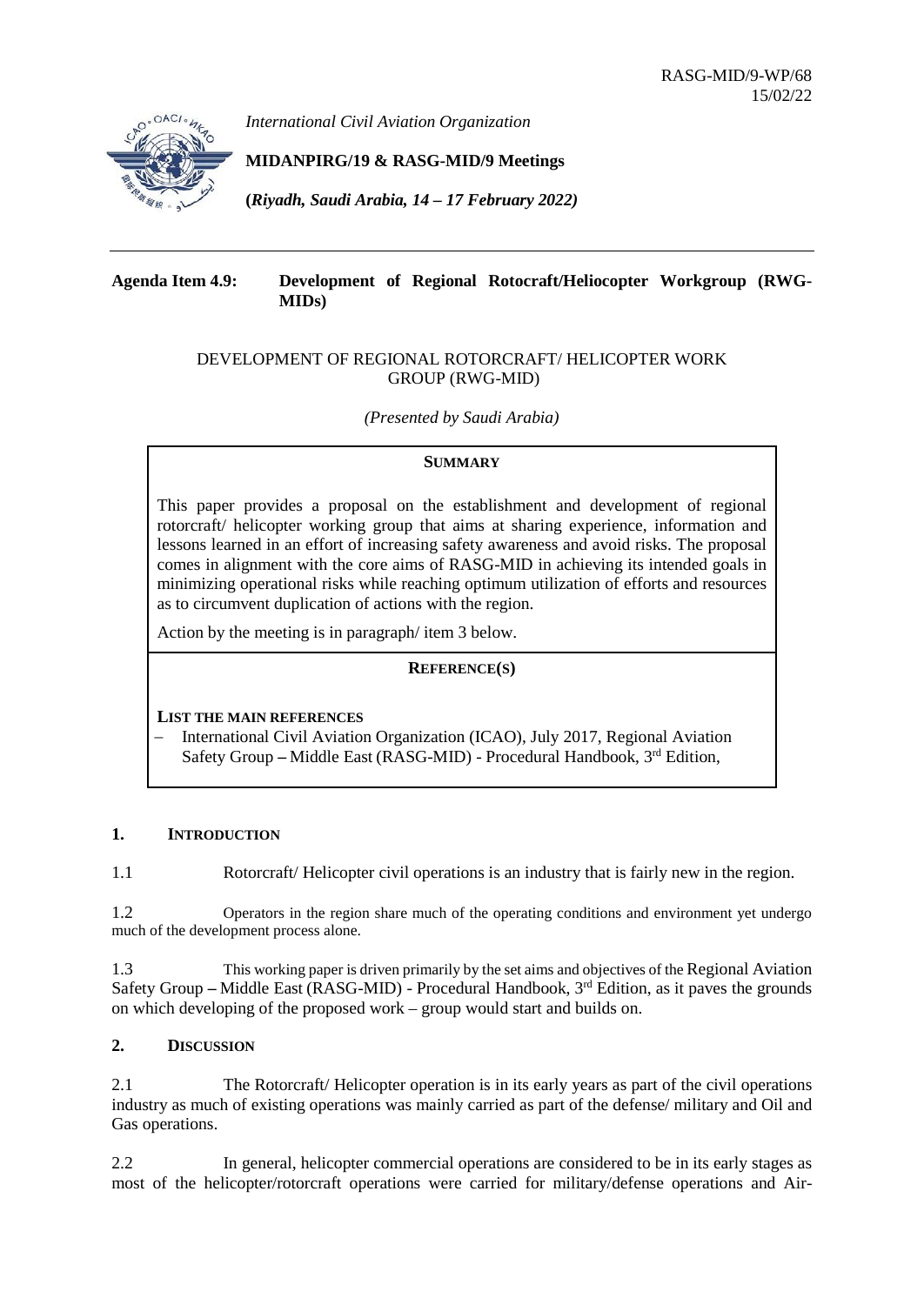Ambulance/ Medical Services. Nonetheless, with the increased demand and anticipated expansion of the rotorcraft commercial operations with the MID region, establishing a working group would contribute significantly towards achieving the set goals and objectives of RASG-MID.

2.3 There are several rotorcraft commercial operators in the MID region, thus, bringing them together under the guidance of RASG-MID would constitute a good foundation/ start for this new type of commercial operations and develops a partnership between the regulatory states and those operators (see below proposed group work-frame).

2.4 It is very important to highlight that the working group should compromise all operators and entities that are associated with rotorcraft, which include but not limited to Helicopter operators, Technical (MRO), manufacturers, OEMs, etc.

2.5 Developing a working group within the MID region would result in enormous benefits, which include but not limited to:

- 2.5.1 Collecting and analyzing safety information that are related to commercial civil aviation sector within the region, which can lead to developing action plans that support operators' concerns within the MID region,
- 2.5.2 Enable and open channels for sharing of information and experiences among all participants/ stakeholders in pertaining to safety and hazard,
- 2.5.3 Identify and develop hazard and safety platforms that are common to the MID region, which operators and governing states can monitor and control,
- 2.5.4 Develop action plans that ensure optimum deployment of efforts as to avoid duplication of actions while allocate resources to carrying activities relating to hazards and safety concerns within the MID region,
- 2.5.5 Develop and stimulate open communication channels amongst all stakeholders (governing states and operators) as to promote collaboration and resources allocations, which will allow for eliminating duplication, optimum resources/ time utilization, and development of robust results and outcomes of proposed solutions/ ideas, and
- 2.5.6 Address safety issues that are driven by MIDANPIRG.

2.6 Operators will be able to mitigate risks, share experience and knowledge, and develop collaborating teams that would result in much safer and efficient operations.

2.7 Developing the working – group would be of key significance to both governing states and operators as it enables a platform of sharing information and experience and at the same time provide a more transparent operational environment in which the core drive is to promote safe and hazard free operating conditions within the MID region.